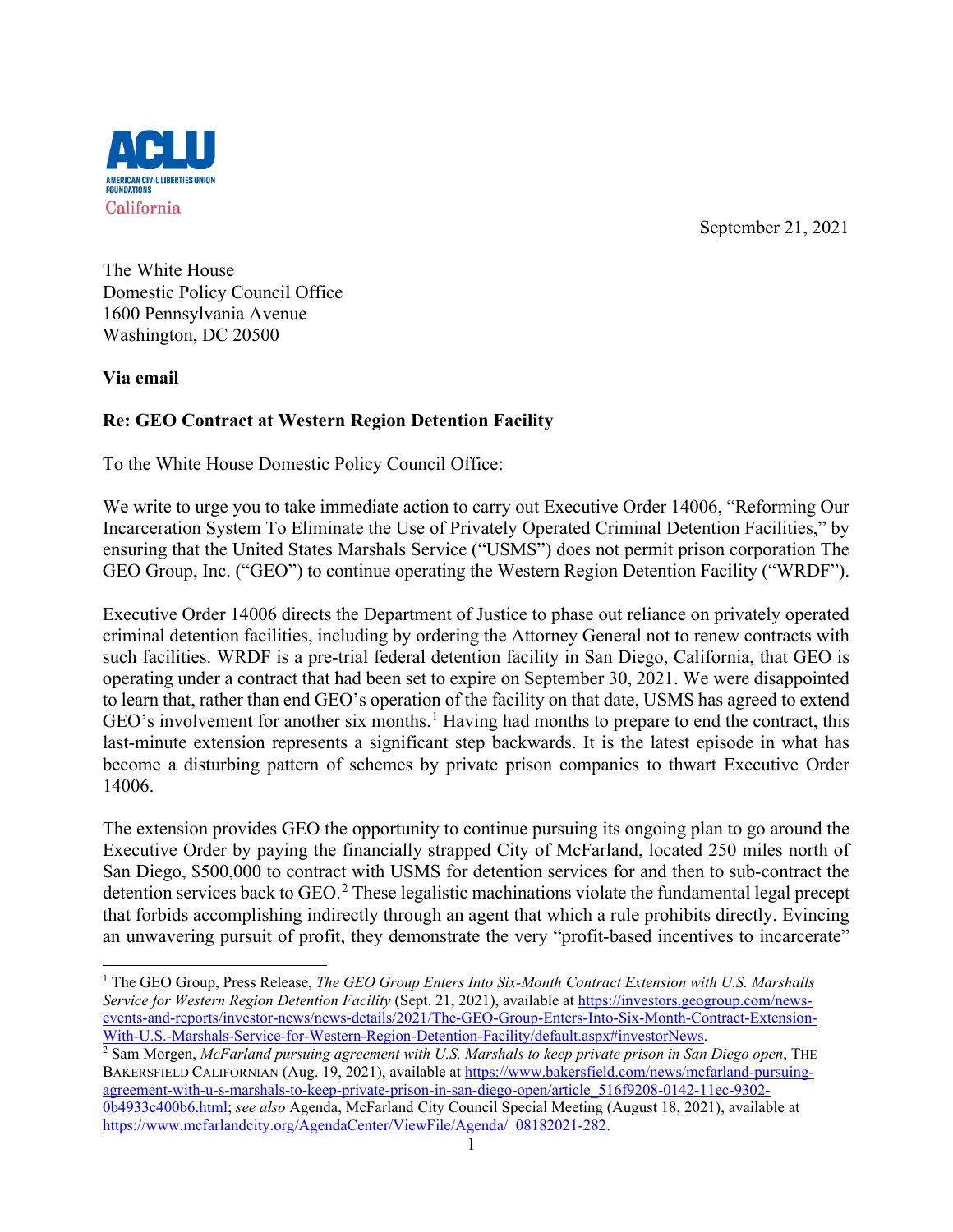animating Executive Order 14006.

Whether the extension is the result of poor planning and bureaucratic inertia in implementing the Executive Order, or a capitulation to prison companies' concerted efforts to render the Executive Order meaningless, it is an unfortunate setback that exposes serious questions whether the Administration's commitment to reduce incarceration and phase out private prisons will be proven through concrete action. We insist that the White House use this six-month period as an opportunity to wind down GEO operations at WRDF, and not to acquiesce to this brazen effort to bypass the Executive Order, as occurred earlier this year after a similar "extension" in Ohio, $3$  or to find new ways to line private prison pockets, as is reportedly underway in Kansas.<sup>[4](#page-1-1)</sup>

Moreover, in light of the harms GEO has perpetrated on people detained at WRDF and the corporation's poor track record elsewhere, as illustrated by the examples below, the Administration should allow WRDF to be shut down when the current extension expires. Shuddering WRDF would represent a positive step, consistent with the Administration's stated policy to decrease incarceration levels. The White House's commitment to that policy is being tested. Now is the time to show resolve in moving it forward. We therefore ask that you intervene to prevent any further contract extension or pass-through contract for GEO to run WRDF.

## **I. President Biden's Executive Order**

Within days of being sworn into office, President Biden issued Executive Order 14006, which recognizes the "broad consensus that our current system of mass incarceration imposes significant costs and hardships on our society and communities," "does not make us safer," and impacts "a disproportionate number of people of color."[5](#page-1-2) Pursuant to the Order, federal policy is "[t]o decrease incarceration levels" by reducing "profit-based incentives to incarcerate." With a goal of "phasing out the Federal Government's reliance on privately operated criminal detention facilities," the Order additionally states that "[t]he Attorney General shall not renew Department of Justice contracts with privately operated criminal detention facilities, as consistent with applicable law."

Although many advocates argued that President Biden's Executive Order did not go far enough by failing to include Department of Homeland Security ("DHS") detention,<sup>[6](#page-1-3)</sup> it was an important step

<span id="page-1-0"></span><sup>3</sup> *Core Civic Expects the Contract with the United States Marshals Service at the Northeast Ohio Correctional Center Will Not be Renewed*, Global News Wire (Feb. 25, 2021) available at [https://www.globenewswire.com/en/news](https://www.globenewswire.com/en/news-release/2021/02/25/2182979/0/en/CoreCivic-Expects-the-Contract-with-the-United-States-Marshals-Service-at-the-Northeast-Ohio-Correctional-Center-Will-Not-be-Renewed.html)[release/2021/02/25/2182979/0/en/CoreCivic-Expects-the-Contract-with-the-United-States-Marshals-Service-at-the-](https://www.globenewswire.com/en/news-release/2021/02/25/2182979/0/en/CoreCivic-Expects-the-Contract-with-the-United-States-Marshals-Service-at-the-Northeast-Ohio-Correctional-Center-Will-Not-be-Renewed.html)[Northeast-Ohio-Correctional-Center-Will-Not-be-Renewed.html;](https://www.globenewswire.com/en/news-release/2021/02/25/2182979/0/en/CoreCivic-Expects-the-Contract-with-the-United-States-Marshals-Service-at-the-Northeast-Ohio-Correctional-Center-Will-Not-be-Renewed.html) Brandon Koziol, *Deal lets federal inmates stay at Youngstown private prison,* NBC 21 WFMJ (May 27, 2021); available a[t https://www.wfmj.com/story/43980258/deal](https://www.wfmj.com/story/43980258/deal-lets-federal-inmates-stay-at-youngstown-private-prison)[lets-federal-inmates-stay-at-youngstown-private-prison.](https://www.wfmj.com/story/43980258/deal-lets-federal-inmates-stay-at-youngstown-private-prison)

<span id="page-1-1"></span><sup>4</sup> Carrie Johnson, *Biden Ended Contracts with Private Prisons. So One May Turn to House Immigrants.* NPR KPBS (Sept. 15, 2021), available a[t https://www.npr.org/2021/09/13/1036576308/biden-ended-contracts-with-private-prisons](https://www.npr.org/2021/09/13/1036576308/biden-ended-contracts-with-private-prisons-so-one-may-turn-to-house-immigrants)[so-one-may-turn-to-house-immigrants;](https://www.npr.org/2021/09/13/1036576308/biden-ended-contracts-with-private-prisons-so-one-may-turn-to-house-immigrants) Roxana Hegeman and Heather Hollingsworth, *White House urged to shutter privately run Kansas prison*, ASSOCIATED PRESS (Sept. 3, 2021), available at [https://apnews.com/article/prisons](https://apnews.com/article/prisons-kansas-202252fa64aa4979a7b0f9714f462756)[kansas-202252fa64aa4979a7b0f9714f462756](https://apnews.com/article/prisons-kansas-202252fa64aa4979a7b0f9714f462756)

<span id="page-1-2"></span><sup>5</sup> Executive Order 14006, *Reforming Our Incarceration System to Eliminate the Use of Privately Operated Criminal Detention Facilities* (January 26, 2021), available at [https://www.federalregister.gov/documents/2021/01/29/2021-](https://www.federalregister.gov/documents/2021/01/29/2021-02070/reforming-our-incarceration-system-to-eliminate-the-use-of-privately-operated-criminal-detention) [02070/reforming-our-incarceration-system-to-eliminate-the-use-of-privately-operated-criminal-detention.](https://www.federalregister.gov/documents/2021/01/29/2021-02070/reforming-our-incarceration-system-to-eliminate-the-use-of-privately-operated-criminal-detention) 6 Madeleine Carlisle, *'Much More Work To Be Done.' Advocates Call for More Action Against Private Prisons After* 

<span id="page-1-3"></span>*Biden's 'First Step' Executive Order,* TIME MAGAZINE (Jan. 29, 2021), available at [https://time.com/5934213/private-prisons-ban-joe-biden/.](https://time.com/5934213/private-prisons-ban-joe-biden/)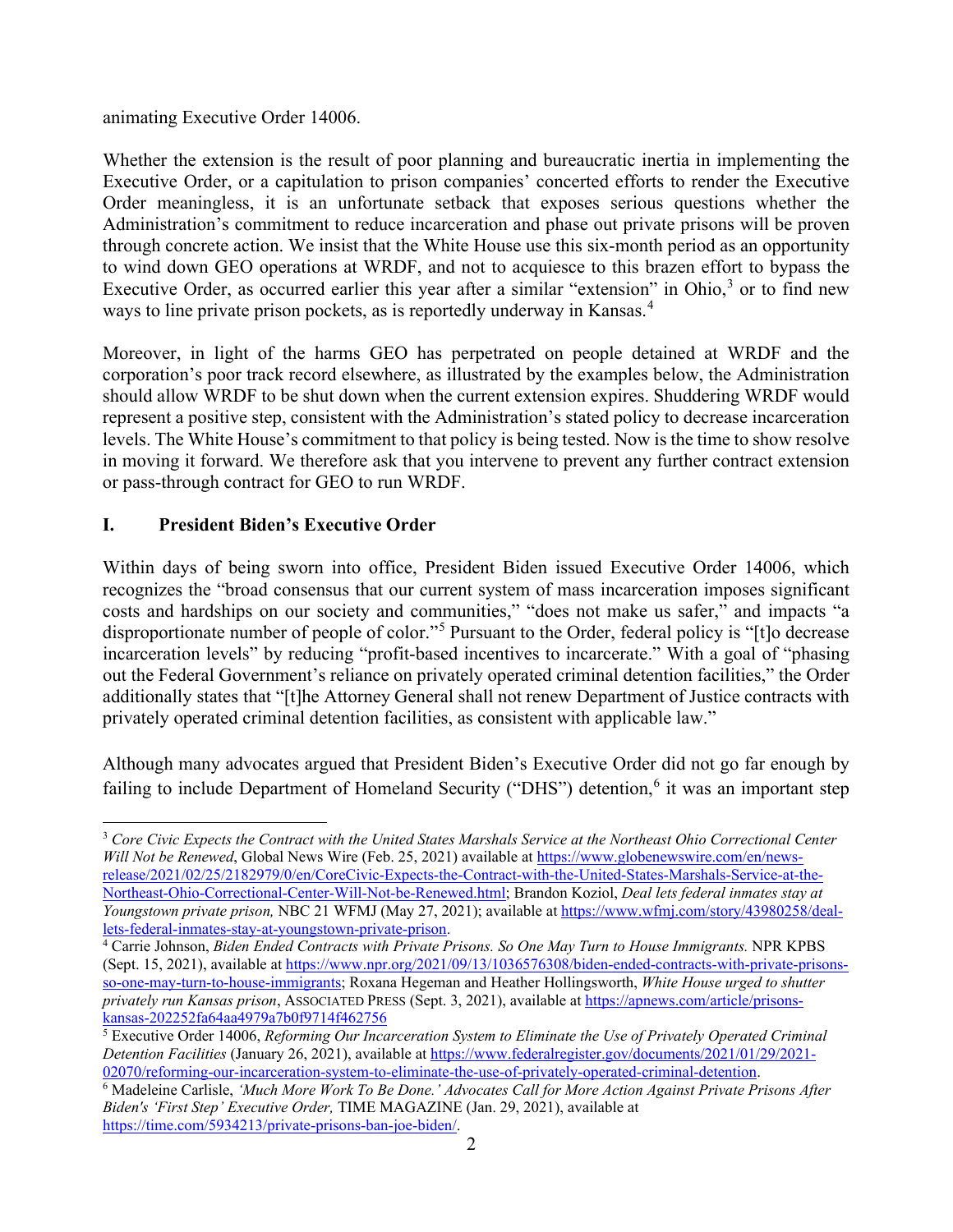towards curbing an industry that values profit over human life and public safety. GEO's McFarland scheme presents a vital early opportunity for the White House to reinforce the commitments made in the Executive Order and to send a clear message that the private prison industry's sustained effort to frustrate federal policy through such tactics will no longer be tolerated.

## **II. GEO and the City of McFarland's Plan to Thwart the Executive Order and Biden Administration Policy to Reduce Incarceration and Phase Out Reliance on Private Prisons**

GEO Group is one of the largest private prison corporations in the United States, operating 114 facilities with nearly one hundred thousand beds.<sup>[7](#page-2-0)</sup> One such facility is WRDF in downtown San Diego, which has 770 beds for the pre-trial incarceration of people in USMS custody.<sup>[8](#page-2-1)</sup> GEO had been operating WRDF under a two-year option period of its contract with USMS, which was scheduled to end on September 30, 2021.<sup>[9](#page-2-2)</sup> We understand that USMS pays GEO nearly \$55 million a year to incarcerate presumptively innocent people at WRDF.<sup>[10](#page-2-3)</sup> Although USMS has the option to renew the GEO contract for additional optional periods until 2027, it may not do so pursuant to Executive Order 14006. Nevertheless, it was recently reported that USMS and GEO extended the contract for six months. $^{11}$  $^{11}$  $^{11}$ 

As a for-profit prison company seeking to continue reaping profits from U.S. taxpayers for imprisoning people, GEO is engaged in an open effort to undermine the Executive Order by encouraging the City of McFarland to enter into a contract with USMS to operate WRDF, and then to subcontract with GEO to actually operate the facility. This shell game would leave GEO in place operating WRDF, while the City of McFarland siphons half a million dollars from the contracting process for merely operating as a middleman. The six-month extension has gifted GEO an opportunity to see its plan to fruition.

On August 4, 2021, GEO CEO Jose Gordo reportedly stated on an earnings conference call that the company was in "discussions with the Marshals Service as to how to realign that contract" to operate WRDF in light of the Executive Order.<sup>[12](#page-2-5)</sup> On August 18, 2021, the City of McFarland voted to pursue this scheme, including approval of a draft letter to John Sheehan, Assistant Director of the Prisoner Operations Division of USMS, to express the City's interest in entering into an Intergovernmental Agreement to operate WRDF.<sup>[13](#page-2-6)</sup> According to the City Manager, GEO originally reached out to

<span id="page-2-0"></span><sup>7</sup> GEO, "Our Locations," available at [https://www.geogroup.com/Locations.](https://www.geogroup.com/Locations) For more information on GEO, please see American Friends Service Committee, *Investigate: The GEO Group Inc,* available at

<span id="page-2-1"></span>[https://investigate.afsc.org/company/geo-group.](https://investigate.afsc.org/company/geo-group)<br><sup>8</sup> GEO, "Western Regional Detention Facility," available at<https://www.geogroup.com/FacilityDetail/FacilityID/37> <sup>9</sup> [https://www.businesswire.com/news/home/20210909006094/en/.](https://www.businesswire.com/news/home/20210909006094/en/)

<span id="page-2-3"></span><span id="page-2-2"></span><sup>10</sup> *See* Contract Summary, PIID 15M40021FA3500005, available at

[https://www.usaspending.gov/award/CONT\\_AWD\\_15M40021FA3500005\\_1544\\_15M40018DA3500001\\_1544;](https://www.usaspending.gov/award/CONT_AWD_15M40021FA3500005_1544_15M40018DA3500001_1544) *see also* Contract ODT-6-C-0002 at p.1, item 15A, available at [https://www.justice.gov/archive/ofdt/western-region](https://www.justice.gov/archive/ofdt/western-region-detention-facility.pdf)[detention-facility.pdf.](https://www.justice.gov/archive/ofdt/western-region-detention-facility.pdf) 11 GEO Press Release, *supra* n. 1.

<span id="page-2-4"></span>

<span id="page-2-5"></span><sup>12</sup> *The GEO Group's (GEO) CEO Jose Gordo on Q2 2021 Results – Earnings Call Transcript*, SEEKING ALPHA (Aug.

<sup>4, 2021),</sup> available at https://seekingalpha.com/article/4445091-geo-groups-geo-ceo-jose-gordo-on-q2-2021-results-<br>earnings-call-transcript.

<span id="page-2-6"></span><sup>&</sup>lt;sup>13</sup> Morgen, *supra* n.2; *see also* Agenda, McFarland City Council Special Meeting (August 18, 2021), available at [https://www.mcfarlandcity.org/AgendaCenter/ViewFile/Agenda/\\_08182021-282.](https://www.mcfarlandcity.org/AgendaCenter/ViewFile/Agenda/_08182021-282)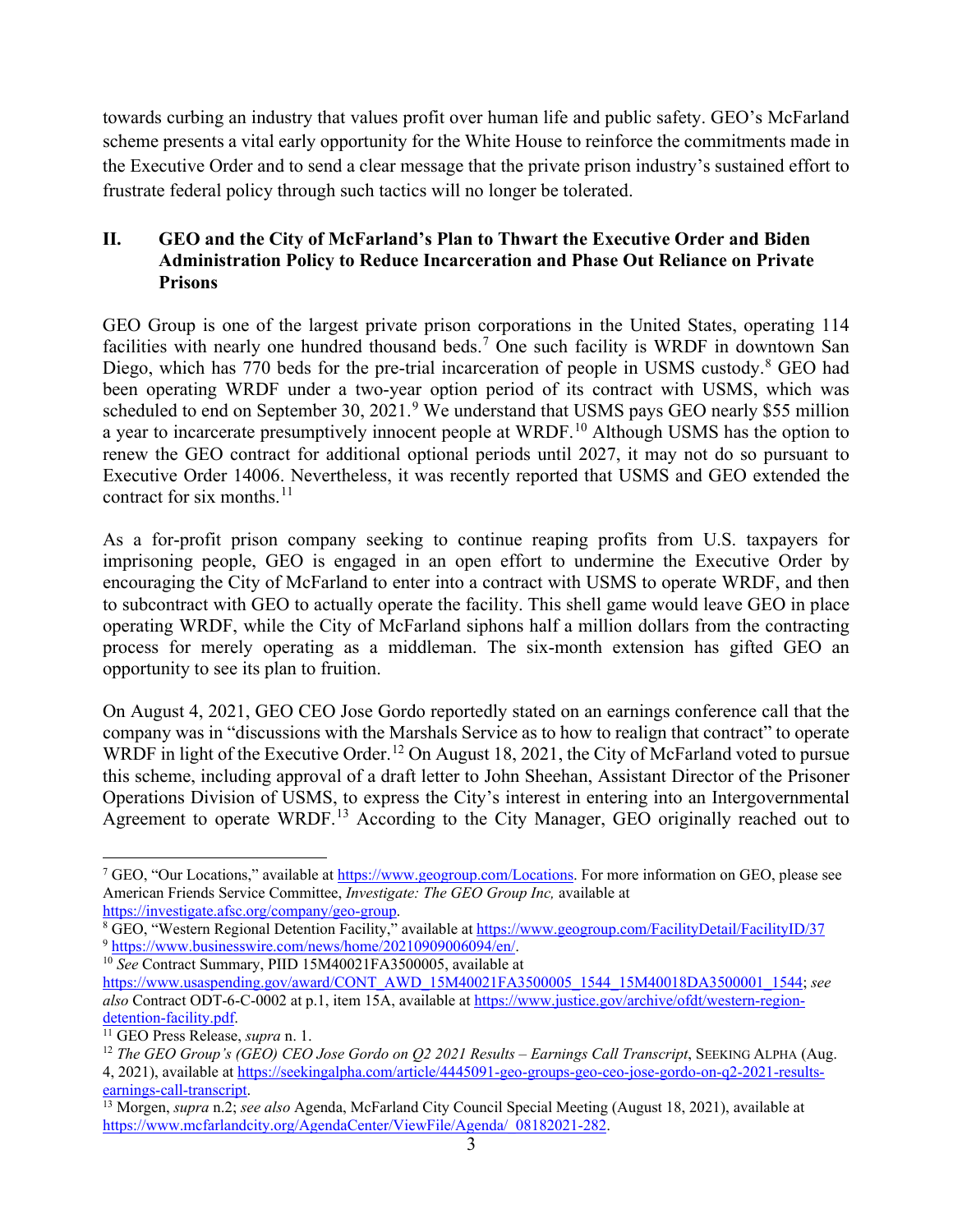McFarland to propose the idea, and a GEO employee presented at the City Council meeting itself.<sup>[14](#page-3-0)</sup> The City estimates it would receive \$500,000 as an "administrative service fee" for serving as the pass-through contracting entity.[15](#page-3-1) Although the City of McFarland has not posted any updates on its negotiations since then, on September 9, 2021, GEO reportedly informed its investors that it is pursuing "various alternative contracting structures" to allow it to operate at WRDF notwithstanding the Executive Order.<sup>[16](#page-3-2)</sup> Now, news of the extension only furthers the goals of GEO by providing the company more time to see its plan through.

This scheme is at least the third example of a private prison company openly attempting an end-run around the Executive Order through such pass-through contracts. In March 2021, CoreCivic's contract with USMS to run the Northeast Ohio Correctional Center was set to expire, but CoreCivic and USMS extended it, in apparent violation of the Executive Order, for 90 days.[17](#page-3-3) CoreCivic took advantage of the extra time it received through that extension. In May 2021, CoreCivic entered into a pass-through contract with Mahoning County in Ohio that allowed CoreCivic to continue incarcerating people in USMS custody at the facility, with Mohoning County reportedly siphoning about \$3 of the \$135/day price tag per incarcerated individual – potentially \$700,000 over three years – for its role as intermediary. [18](#page-3-4) Meanwhile, as noted in a letter to your office and USMS from several ACLU and Federal Public Defender offices in the region, CoreCivic has sought to enter into a passthrough contract with Leavenworth County to continue to incarcerate people in USMS custody at the Leavenworth Detention Center when the existing contract expires in December 2021.<sup>[19](#page-3-5)</sup>

The GEO-McFarland scheme is particularly egregious because, unlike the above examples, McFarland is a small, remote city with no connection whatsoever to San Diego, where WRDF is located. Yet, with a population of 12,500, it seeks to continue the daily incarceration of 770 presumptively innocent people in a community 250 miles away. McFarland has engaged in similar pass-through contracts with GEO to operate an Immigration and Customs Enforcement ("ICE") detention facility in nearby Bakersfield.<sup>[20](#page-3-6)</sup> It would set a dangerous precedent to allow prison corporations to recruit far-flung municipalities to help them defy White House criminal justice policy.

With the extended USMS-GEO contract for WRDF expiring in six months, the White House must act to defeat these blatant efforts to strip the Executive Order of any meaningful impact. Rather than

<span id="page-3-0"></span><sup>14</sup> *Id.*

<span id="page-3-1"></span><sup>15</sup> *Id.*

<span id="page-3-2"></span><sup>&</sup>lt;sup>16</sup> *The GEO Group Provides Update on U.S. Marshals Service Contract for Western Region Detention Facility in San Diego, Business wire (Sept. 9, 2021), available at https://www.businesswire.com/news/home/20210909006094/en* <sup>17</sup> Core Civic Expects the Contract with the United States Marshals Service at the Northeast Ohio Correctional Center *Will Not be Renewed*, Global News Wire (Feb. 25, 2021) available at [https://www.globenewswire.com/en/news-](https://www.globenewswire.com/en/news-release/2021/02/25/2182979/0/en/CoreCivic-Expects-the-Contract-with-the-United-States-Marshals-Service-at-the-Northeast-Ohio-Correctional-Center-Will-Not-be-Renewed.html)

<span id="page-3-3"></span>[release/2021/02/25/2182979/0/en/CoreCivic-Expects-the-Contract-with-the-United-States-Marshals-Service-at-the-](https://www.globenewswire.com/en/news-release/2021/02/25/2182979/0/en/CoreCivic-Expects-the-Contract-with-the-United-States-Marshals-Service-at-the-Northeast-Ohio-Correctional-Center-Will-Not-be-Renewed.html)[Northeast-Ohio-Correctional-Center-Will-Not-be-Renewed.html.](https://www.globenewswire.com/en/news-release/2021/02/25/2182979/0/en/CoreCivic-Expects-the-Contract-with-the-United-States-Marshals-Service-at-the-Northeast-Ohio-Correctional-Center-Will-Not-be-Renewed.html)

<span id="page-3-4"></span><sup>18</sup> Justin Dennis, *Though Biden wants to stop using them, Marshals can keep using Youngstown's private prison*, Mahoning Matters (May 27, 2021), available at https://www.mahoningmatters.com/local-news/though-biden-wants-to-<br>stop-using-private-prisons-mahoning-can-keep-using-neocc-3814922; Koziol, *supra* n. 3.

<span id="page-3-5"></span><sup>&</sup>lt;sup>19</sup> Letter from ACLU affiliates for Kansas, Iowa, Missouri, and Nebraska and Federal Public Defenders in Kansas, Iowa, Missouri, and Nebraska (Sept. 2, 2021), available at <br>https://www.aclukansas.org/sites/default/files/field documents/letter regarding corecivic leavenworth redacted.pdf.

<span id="page-3-6"></span> $^{20}$  Rebecca Plevin, Cash-strapped Central Valley city weighs plan to convert prisons into immigration detention centers (Desert Sun Feb. 17, 2020), [https://www.desertsun.com/story/news/politics/immigration/2020/02/17/mcfarland-weighs](https://www.desertsun.com/story/news/politics/immigration/2020/02/17/mcfarland-weighs-plan-convert-prisons-into-immigration-detention-centers/4718689002/)[plan-convert-prisons-into-immigration-detention-centers/4718689002/.](https://www.desertsun.com/story/news/politics/immigration/2020/02/17/mcfarland-weighs-plan-convert-prisons-into-immigration-detention-centers/4718689002/)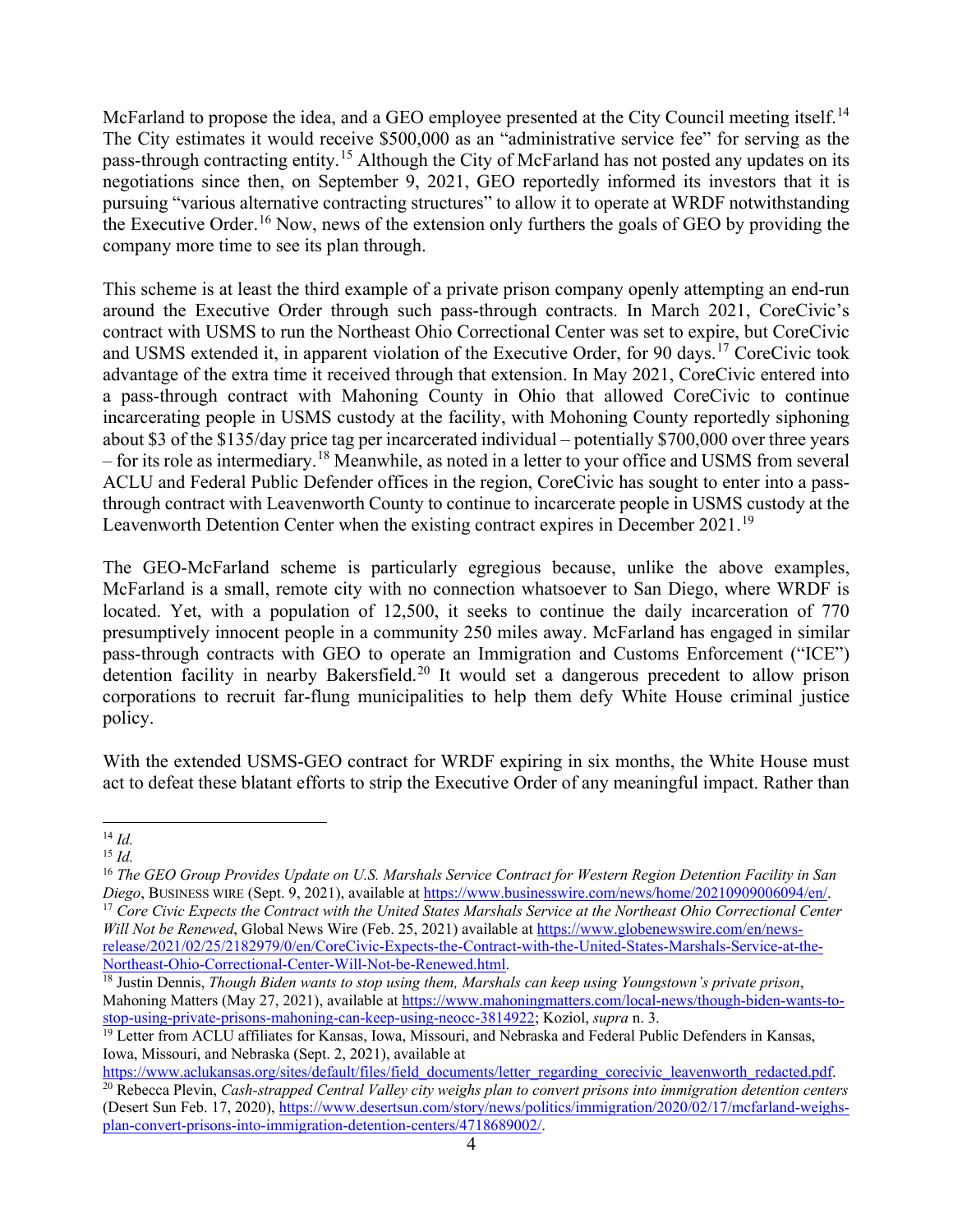permit GEO to use the next six-months to cement the fate of the Executive Order as a dead letter, the Administration should use this opportunity to wind down GEO's involvement at WRDF entirely. As described more fully below, with GEO's track record of harming people entrusted to its custody, including but not limited to WRDF, ending its operation of WRDF is necessary to protect the health and safety of the people detained there and to continue President Biden's goals of reducing incarceration levels and phasing out reliance on the private prison industry.

## **III. The White House Must Stand by the Executive Order and Prevent GEO from Continuing to Incarcerate People in USMS Custody at Western Region**

President Biden issued the Executive Order precisely because of the issues inherent in allowing forprofit prison corporations to operate private detention facilities, noting that the Office of Inspector General determined such corporations fail to provide "the same levels of safety and security for people in the Federal criminal justice system or for correctional staff."[21](#page-4-0) In the case of GEO at WRDF and elsewhere, these harms are undoubtedly prevalent, as the company has relentlessly pursued profit and shown disregard for the wellbeing of people in its custody.

## **A. Dangerous Conditions and Constitutional Violations at WRDF**

## **1. Abuse and Denial of Medical Care**

We have received reports regarding GEO's frequent denial of medical care to people in USMS custody at WRDF.

- A 65-year-old individual recently held at WRDF, who had a heart arrhythmia, was diabetic, suffered from severe hearing and vision loss, and had survived a botched colon surgery that causes constant pain, was routinely denied medical care, even when his attorney would regularly email USMS and jail staff requesting such care. Although he had been hospitalized twice for a heart condition while in custody in a different facility, while in WRDF his requests for medical care regarding his heart and seeking access to insulin were consistently ignored. Although he reported that other people in custody steal his glucose meter strips, which he is unable to prevent due to his frailty, his requests were ignored. He frequently called his attorney begging for help to get taken to a hospital.<sup>[22](#page-4-1)</sup>
- In a case from this year, GEO denied medication for two weeks to a recently admitted fiftythree-year-old woman with multiple sclerosis and anxiety. She had received weekly injections for her MS since approximately 2013, but during GEO's weeks-long denial of her MS and mental health medication, she reported suffering multiple seizures at WRDF. After a hearing on the issue in which she requested to be taken to a neurologist, Magistrate Judge Anthony Battaglia ordered "the US Marshals and GEO… to schedule a neurologist follow-up appointment at the earliest available date," and to provide "physical therapy as previously prescribed along with access to the necessary equipment for the physical therapy." Rather than provide the treatment promptly, she was transferred to Santa Ana, California, reportedly "in error," according to USMS. $^{23}$  $^{23}$  $^{23}$

<span id="page-4-0"></span><sup>21</sup> *See* Executive Order 14006.

<span id="page-4-1"></span><sup>22</sup> Sentencing Memorandum, ECF 37, *United States v. Sevilla Avila*, No. 21-CR-0578-W (S.D. Cal.) (July 26, 2021).

<span id="page-4-2"></span><sup>&</sup>lt;sup>23</sup> Motion for Orders Requiring Medical Care, to Show Cause Why USMS Should Not Be Held in Contempt, and to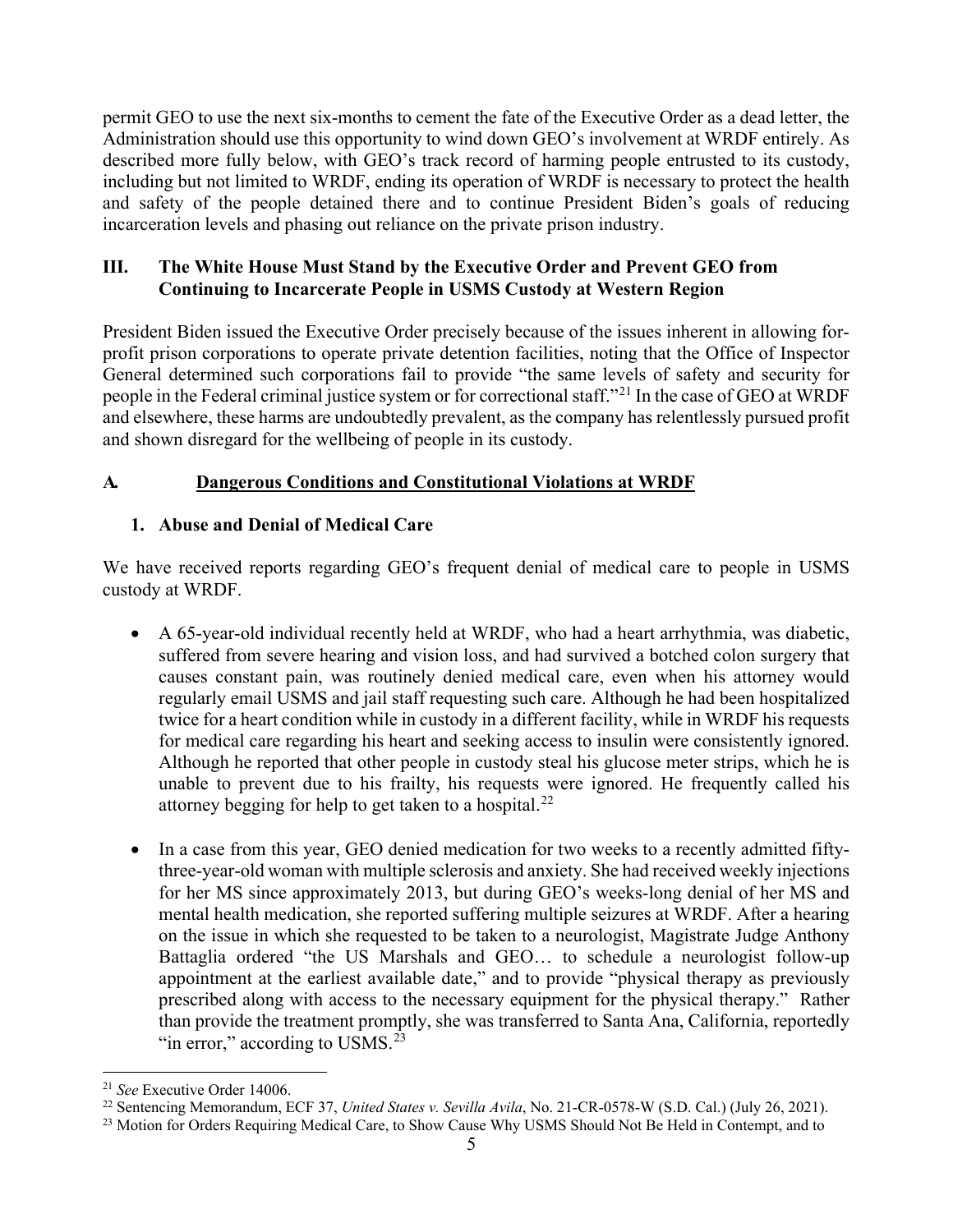- We learned of a 2020 case in which an individual in his 60s detained pre-trial at WRDF had fluid buildup in his lower legs that caused pain so severe he was unable to walk. Despite weeks of requests for medical care, GEO reportedly failed to provide routine treatment to prevent infection such as compression socks or regular medical appointments. His leg ultimately became severely infected, requiring his hospitalization and causing six week delay in his trial. Although he was not in a wheelchair when he was admitted to WRDF, his detention at WRDF resulted in his being wheelchair-bound at the time of his trial.<sup>[24](#page-5-0)</sup>
- Scott Miles Stout, a 56-year-old individual who was detained at WRDF from April to December 2018, filed a civil rights and disability discrimination lawsuit against GEO. Mr. Stout, who had suffered a broken leg prior to entering the facility, required a wheelchair and cane for mobility, but alleged that he was denied a wheelchair for six months despite his repeated requests. He also filed several grievances about accessibility to the showers, bathrooms, and community tables on the floor where GEO housed people with disabilities and serious medical conditions. Mr. Stout alleged that in response GEO guards singled him out as "the one" making the complaints and that "GEO personnel created a situation that required [him] to spend almost a week in solitary confinement" without access to his cane, wheelchair, or a shower.<sup>[25](#page-5-1)</sup>

These are just a few examples of the poor medical care provided by GEO to people detained at WRDF. We understand these and many more medical issues have been brought to the attention of USMS and GEO through both informal communication and court filings, but that many such cases involve filings under seal to protect the medical privacy rights of those involved.

## **2. Dangerous Conditions of Detention During the COVID-19 Pandemic**

Reports of the conditions at WRDF have been especially troubling during the COVID-19 pandemic. There is now widespread consensus that carceral settings like WRDF present potential hotspots for COVID-19 outbreaks, requiring precautions including the reduction of incarcerated populations to permit social distancing. According to a recent study in the Journal of the American Medical Association Network, "anticontagion policies, including jail decarceration to minimize carceral outbreaks and their spillover to surrounding communities, appear to be necessary for epidemic control, public health, and mitigation of racial health disparities."[26](#page-5-2) The study found that, as of September 1, 2020, carceral settings "represented 90 of the top 100 COVID-19 clusters in the US."<sup>[27](#page-5-3)</sup>

According to the Federal Defenders of San Diego, who represent clients detained at WRDF, many

<span id="page-5-0"></span>Compel Evaluation by a Neurologist, ECF 48, United States v. Caudillo, No. 21-CR-775 (S.D. Cal.) (June 15, 2021).<br><sup>24</sup> This information was shared with the undersigned by an individual familiar with the matter. Out of resp privacy, we have not identified either person in this public document.

<span id="page-5-1"></span><sup>&</sup>lt;sup>25</sup> Verified First Amended Complaint, *Stout v. GEO Group, Inc, et. al*, No. 37-2019-00000650-CU-CR-CTL (Feb. 27, 2019).

<span id="page-5-2"></span><sup>26</sup> Reinhart E, Chen DL, *Association of Jail Decarceration and Anticontagion Policies With COVID-19 Case Growth Rates in US Counties*. JAMA NETW OPEN*.* 2021;4(9):e2123405. doi:10.1001/jamanetworkopen.2021.23405 (Sept. 2, 2021), available a[t https://jamanetwork.com/journals/jamanetworkopen/fullarticle/2783680](https://jamanetwork.com/journals/jamanetworkopen/fullarticle/2783680) ("[L]arge-scale decarceration and changes to pretrial detention policies are likely to be important for improving US public health,

biosecurity, and pandemic preparedness.")

<span id="page-5-3"></span><sup>27</sup> *Id.*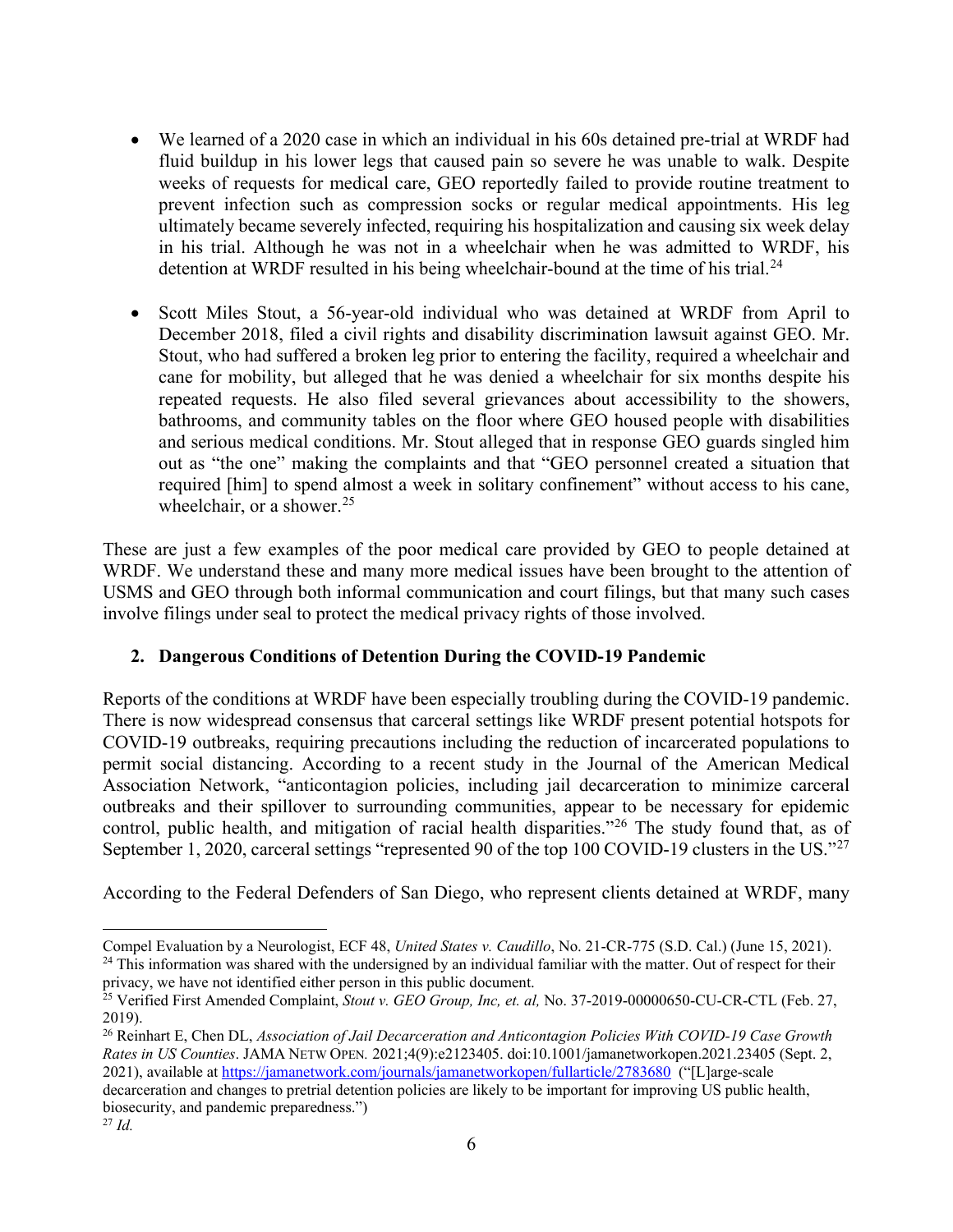people detained there had comorbidities that placed them at high risk of serious illness or death from COVID-19, yet people were still crammed into the facility so tightly that it was impossible to avoid physical contact with one another, much less maintain social distancing.[28](#page-6-0) This included GEO forcing people to stand shoulder-to-shoulder for count. In addition, people detained at WRDF alleged in spring 2020 that:

- "water will shut off for days at a time, showers break," "toilets will regularly clog," and "[s]ewage is leaking from drains;"
- the facility was "frequently running out of soap;"
- guards did not regularly wear masks or require detained people to do so, despite outbreaks erupting in detention centers nationwide at that time, including one at the nearby CoreCivicrun Otay Mesa Detention Facility in San Diego County;
- due to a three-day water shut off, people detained inside were unable to wash their hands or shower, and "a trash can was filled with water for communal handwashing."<sup>[29](#page-6-1)</sup>

Delays in the provision of medical care continued to be routine. One person stated that a "detainee with a cough and a fever asked to see a doctor but was refused." Others estimated that routine medical requests take 4-7 days to process, and grievances for improved conditions went wholly unanswered or prompted retaliation, with guards calling those filing grievances "snitches" and denying them meals. The grave conditions prompted a hunger strike in which an estimated 100 detained people participated. As one detained person stated, "I feel like I'm going to die here."[30](#page-6-2)

Given these conditions, it is unsurprising that the facility experienced a serious outbreak by fall, with at least 86 detained people and 10 staff members at WRDF testing positive in November 2020, in addition to another 54 GEO employees who had tested positive previously.<sup>[31](#page-6-3)</sup>

# **3. WRDF's Role in Past Constitutional Violations**

To understand why reducing federal pre-trial incarceration will prevent future harm, it bears recalling the role that USMS facilities in San Diego, including WRDF, have played in past constitutional violations. These include the forcible separation of children from their parents during the Trump Administration. Many separations were caused by the implementation of the so-called "Zero Tolerance" policy targeting people seeking asylum at the Southern border, under which people who crossed the United States-Mexico border to request asylum would, as a blanket matter, be prosecuted for unlawful entry in violation of 8 U.S.C. § 1325, a misdemeanor, regardless of whether the case involved a parent traveling with a small child. In fact, the Department of Justice Office of Inspector General found that the government was fully aware that these prosecutions *would* result in forced

<span id="page-6-0"></span><sup>28</sup> Declaration of Joshua Jones dated April 8, 2020, ECF No. 40-1, *U.S.A. v. Aguilera-Baragan*, No. 19-CR-3017-JLS (S.D. Cal.) (June 10, 2020).

<span id="page-6-1"></span><sup>29</sup> *Id.*

<span id="page-6-2"></span><sup>30</sup> *Id.*

<span id="page-6-3"></span><sup>&</sup>lt;sup>31</sup> Alex Riggins, *At least 96 inmates, staff at one San Diego federal jail have COVID-19.* SAN DIEGO UNION-TRIBUNE (Nov. 2, 2020), available at [https://www.sandiegouniontribune.com/news/courts/story/2020-11-02/nearly-100-inmates](https://www.sandiegouniontribune.com/news/courts/story/2020-11-02/nearly-100-inmates-staff-at-san-diego-federal-jail-have-covid-19-c)[staff-at-san-diego-federal-jail-have-covid-19-c.](https://www.sandiegouniontribune.com/news/courts/story/2020-11-02/nearly-100-inmates-staff-at-san-diego-federal-jail-have-covid-19-c)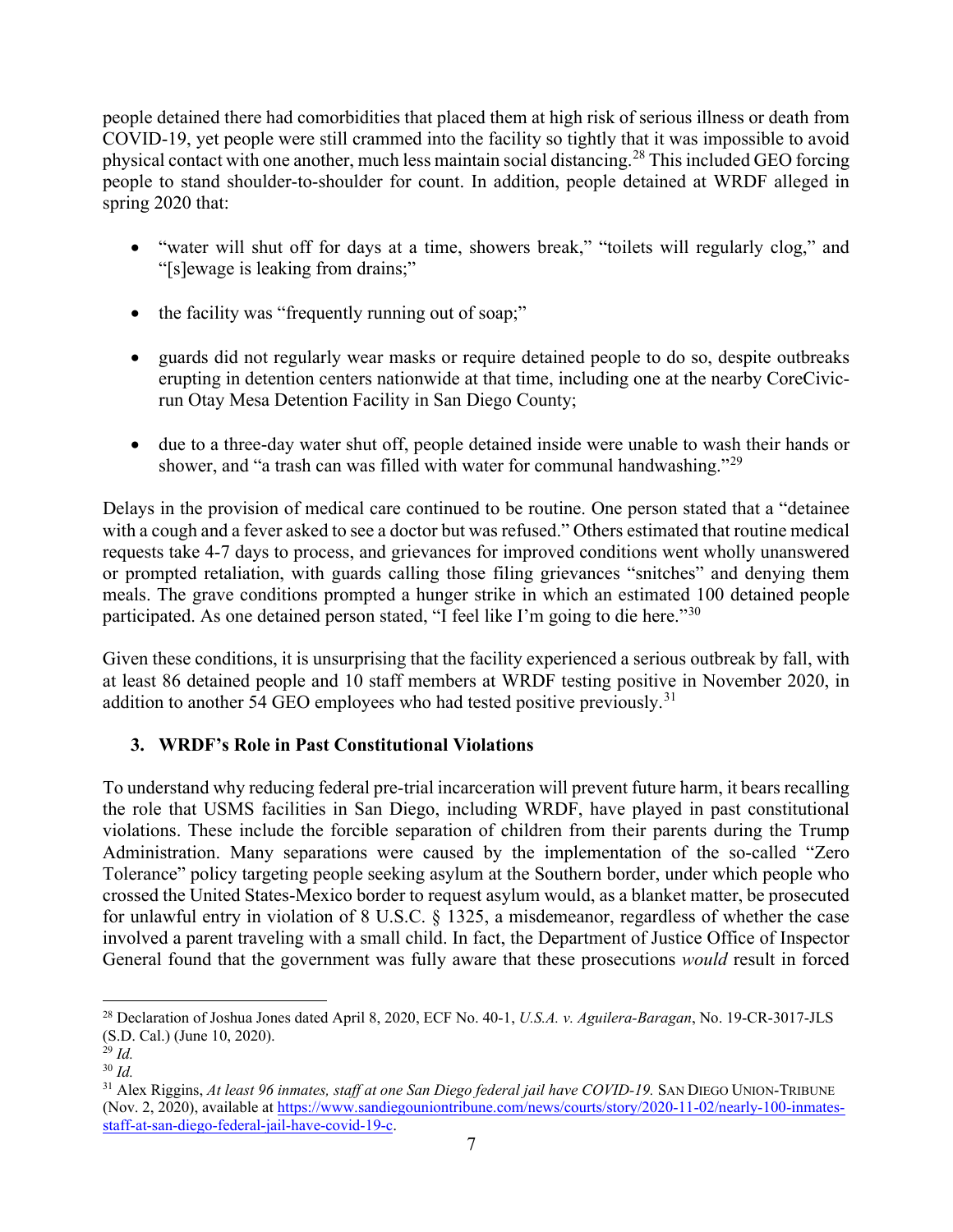separations, yet they pressed forward anyway.<sup>[32](#page-7-0)</sup>

Many separated parents charged in San Diego under Zero Tolerance were held in USMS custody, including at WRDF. Because GEO did not provide access to phones that could dial out to the government's 1-800 hotlines, supposedly provided to parents to learn what happened to their children, those parents would suffer for extended durations at WRDF with no information about their children's well-being. In one case among many, a man who had fled Guatemala with his 5-year-old daughter to seek asylum in the United States was arrested and charged with illegal entry. United States Border Patrol told him his daughter would remain at the Border Patrol station while he went to jail for 2 or 3 days, but he was reportedly detained at WRDF for several weeks while his daughter was sent to New York City without his knowledge. From WRDF, he was unable to get information about his daughter, and he eventually gave up his criminal defense and his claim for asylum in hopes of reuniting with her.

People have also been held at WRDF beyond their release dates after completing their sentences, in violation of their constitutional rights. In several cases involving people who accepted "time served" plea agreements, USMS allegedly failed to send release sheets to GEO, resulting in several extra days of custody each. In a particularly egregious 2018 case, an individual remained in GEO custody at WRDF for nearly two weeks beyond his release date. Because GEO gets paid by the day, GEO guards had no incentive to identify or rectify these lengthy periods of unlawful detention

These violations are likely a small sampling of abuses at WRDF in recent years, but they are not oneoff exceptions. Based on GEO's track record elsewhere, described further below, it is clear that they are the predictably pervasive result of an overly punitive pre-trial detention system that relies heavily on private prison corporations.

## **B. Dangerous Conditions at other GEO Facilities in California**

GEO's business and detention operations elsewhere in California provide further cause for concern. As an initial matter, this is not the first time the company has attempted to enlist financially strained municipalities to participate in an end run around federal law. As the California State Auditor exposed, GEO has used McFarland (and the City of Adelanto) to circumvent procurement law in the context of immigration detention:

[I]f ICE contracted directly with the private operators, ICE would have to comply with federal procurement rules that generally require full and open competition unless a statutory exception to the competitive process applies. . . . City council documents show how the private operators worked with two of the cities to secure or amend the intergovernmental service agreements with ICE. . . . Under the terms of the detention subcontracts, each of the cities passed millions of dollars of federal payments through to the private operators . . . . [E]ach city agreed to pay the private operator the same per-diem rate that the city is paid under the terms of the ICE

<span id="page-7-0"></span><sup>32</sup> Dustin Jones, *Justice Department Knew 2018 Border Policy Would Separate Children from Families,* National Public Radio (Jan. 14, 2021), available a[t https://www.npr.org/2021/01/14/957011268/justice-department-knew-2018](https://www.npr.org/2021/01/14/957011268/justice-department-knew-2018-border-policy-would-separate-families) [border-policy-would-separate-families;](https://www.npr.org/2021/01/14/957011268/justice-department-knew-2018-border-policy-would-separate-families) DOJ OIG Report 21-028*, Review of the Department of Justice's Planning and Implementation of Its Zero Tolerance Policy and Its Coordination with the Departments of Homeland Security and Health and Human Services* (Jan. 2021), available at [https://oig.justice.gov/sites/default/files/reports/21-028\\_0.pdf.](https://oig.justice.gov/sites/default/files/reports/21-028_0.pdf)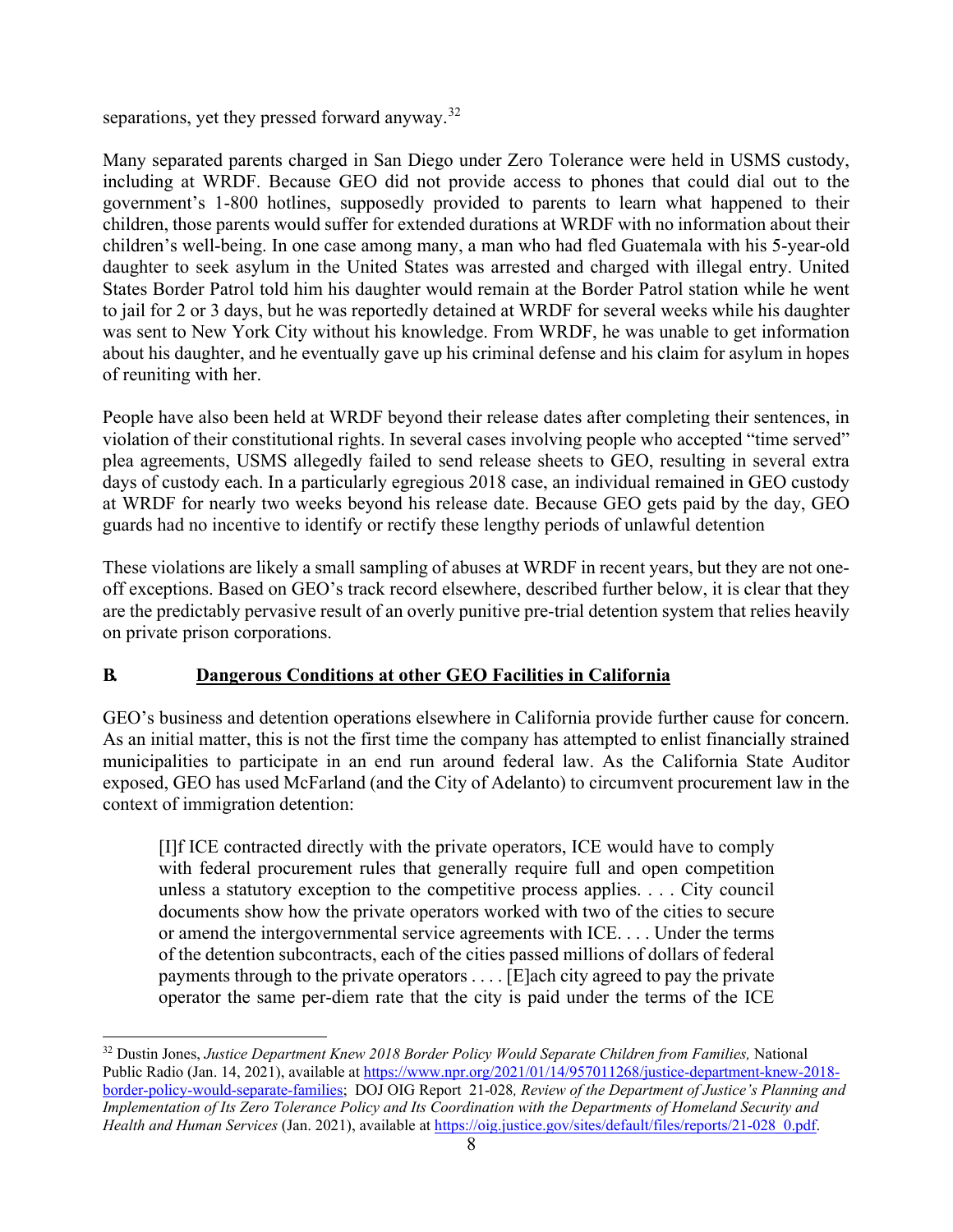contract—essentially passing through all of the payments to the private operators.<sup>[33](#page-8-0)</sup>

The company's aversion to federal procurement law is matched by a disregard for the wellbeing of people in its custody, as illustrated by the following brief examples:

- A 44-year-old man died in April 2015 while detained at GEO's Adelanto Detention Facility. Despite suffering from evident symptoms of cancer for many months prior, the symptoms went unaddressed until the month he died. In February 2015, he pleaded for help in a grievance: "To who receives this. I am letting you know that I am very sick and they don't want to care for me. The nurse only gave me ibuprofen and that only alleviates me for a few hours. Let me know if you can help me. I only need medical attention." The doctor who eventually evaluated him said he had "the largest [abdominal mass] she had ever seen in her practice," which was "notably visible through the abdominal wall." A follow-up colonoscopy was not scheduled until close to a month later, and the man died soon thereafter.<sup>[34](#page-8-1)</sup>
- In 2015, GEO staff at the Mesa Verde facility in Bakersfield shackled—via handcuffs, ankle cuffs, and waist chain—a pregnant woman in need of urgent medical care for a trip to the hospital in the midst of a downpour. While getting into the vehicle, the woman tripped on the shackles and fell hard on her stomach, unable to break her fall—evidently resulting in a miscarriage. She began bleeding heavily the next day, yet GEO staff *again* handcuffed her while transporting her to the hospital.<sup>[35](#page-8-2)</sup>
- The DHS Office of Inspector General recently reported on the "poor condition" of GEO's Adelanto facility, "including mold and peeling paint on walls, floors, and showers, and unusable toilets" in the bathrooms, which creates "health issues for detainees, including allergic reactions and persistent illnesses." The report also found "egregious" violations of basic food safety practices, including exposed, unlabeled lunch meat in walk-in refrigerators, chicken that "smelled foul and appeared to be spoiled," and expired food in the freezer.<sup>[36](#page-8-3)</sup>

Furthermore, as with WRDF, GEO's callous indifference to the health of people in its custody has been on horrifying display during the COVID-19 pandemic in its other California facilities. In August 2020, months into the pandemic and after prior scathing judicial rebukes, a federal court found that GEO (and ICE), "having responded to the health crisis in such a cavalier fashion (even in the face of litigation and a string of court orders), have lost the credibility to complain that the relief requested by the plaintiffs is too rigid or burdensome" and "the right to be trusted" with ensuring the basic safety measures necessary to protect against the spread of COVID-19 at GEO's Mesa Verde facility.[37](#page-8-4) In December 2020, the same court described the conduct of GEO officials in charge of Mesa Verde as "appalling," citing the company's continued failure to put in place a plan to minimize

<span id="page-8-0"></span><sup>33</sup> California State Auditor, *Report 2018-117, City and County Contracts with U.S. Immigration and Customs Enforcement* (Feb. 2019), at 15-16, [https://www.auditor.ca.gov/pdfs/reports/2018-117.pdf.](https://www.auditor.ca.gov/pdfs/reports/2018-117.pdf)

<span id="page-8-1"></span><sup>34</sup> Clara Long & Grace Meng, *Systemic Indifference: Dangerous & Substandard Medical Care in US Immigration Detention*, Human Rights Watch (May 8, 2017), available at [https://www.hrw.org/report/2017/05/08/systemic](https://www.hrw.org/report/2017/05/08/systemic-indifference/dangerous-substandard-medical-care-us-immigration-detention)[indifference/dangerous-substandard-medical-care-us-immigration-detention.](https://www.hrw.org/report/2017/05/08/systemic-indifference/dangerous-substandard-medical-care-us-immigration-detention)

<span id="page-8-2"></span><sup>35</sup> ACLU SoCal, *Shackle A Pregnant Woman, Risk A Foreseeable Tragedy* (June 18, 2015), [https://www.aclusocal.org/en/news/shackle-pregnant-woman-risk-foreseeable-tragedy.](https://www.aclusocal.org/en/news/shackle-pregnant-woman-risk-foreseeable-tragedy)

<span id="page-8-3"></span><sup>&</sup>lt;sup>36</sup> Office of Inspector General, Concerns about ICE Detainee Treatment and Care at Four Detention Facilities, at 4, 8, OIG-19-47 (June 3, 2019), [https://www.oig.dhs.gov/sites/default/files/assets/2019-06/OIG-19-47-Jun19.pdf.](https://www.oig.dhs.gov/sites/default/files/assets/2019-06/OIG-19-47-Jun19.pdf)

<span id="page-8-4"></span><sup>37</sup> *Zepeda Rivas v. Jennings*, No. 20-cv-02731-VC, 2020 WL 4554646, at \*1 (N.D. Cal. Aug. 6, 2020).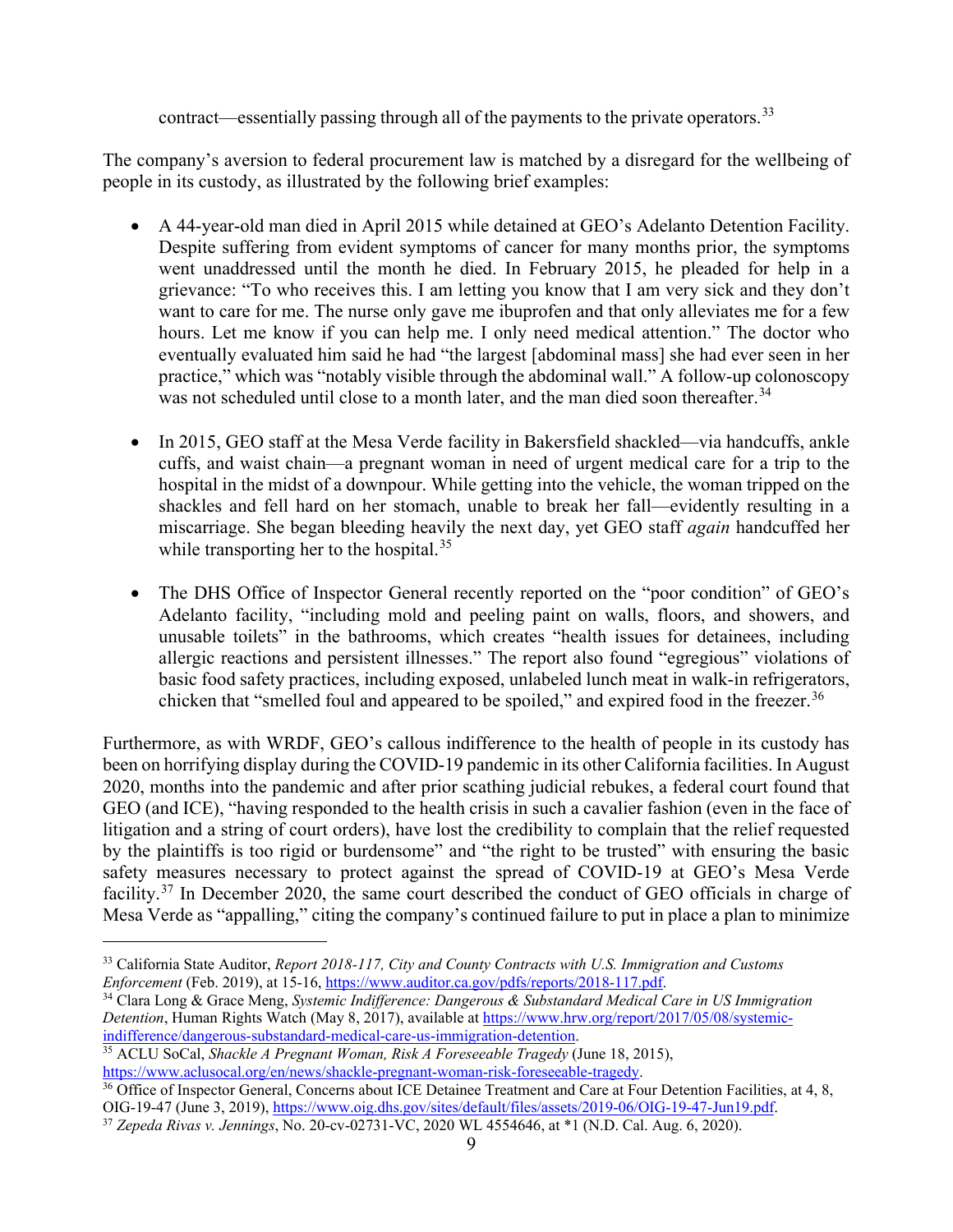the risk of, and contain, any COVID-19 outbreak.<sup>[38](#page-9-0)</sup> Another federal court found that the conditions of confinement at GEO's Adelanto facility in April 2020 were "inconsistent with contemporary standards of human decency<sup>[39](#page-9-1)</sup> Worse, the company has responded to individuals' pleas for meaningful measures to address these legitimate health and safety concerns with retaliation in violation of the First Amendment.<sup>[40](#page-9-2)</sup>

Hundreds of individuals in GEO's custody at Adelanto and Mesa Verde have been infected with COVID-19 during the pandemic, $41$  and untold hundreds more would have been infected absent emergency judicial intervention. Yet even as the pandemic rages on and even as GEO fails to commit publicly to vaccinate or consistently test staff, the company continues to unabashedly fight to lift the population restrictions at both facilities. On June 3, 2021, dissatisfied that ICE's approach to repopulating the Adelanto was too gradual, GEO sought to intervene, openly arguing that its interest in enriching itself financially was not aligned with the federal government's interest—and constitutional obligation—to provide safe conditions at the facility: "Since GEO is compensated for the use and operation of the Adelanto facility, capacity restrictions at Adelanto directly affect GEO's economic interests," GEO wrote.<sup>[42](#page-9-4)</sup> The company—but not ICE—has also sought to modify the courtimposed population limits at Mesa Verde. In sum, GEO's orientation toward profit has driven it to seek court orders allowing it to repopulate Adelanto and Mesa Verde even more quickly than ICE has seen fit to do.

The pattern is clear: Across its business decisions and operations in California, GEO prioritizes its relentless pursuit of profit far above any other concern.

#### **C. Over-reliance on Pre-Trial Detention in the Southern District of California**

Not only should the White House prevent GEO from continuing to operate WRDF, but the facility should be shut down altogether in furtherance of the Biden Administration's stated policy to move away from a system of mass incarceration. As the Supreme Court noted more than 40 years ago, "[p]retrial confinement may imperil the suspect's job, interrupt his source of income, and impair his family relationships." *Gerstein v. Pugh*, 420 U.S. 103, 114 (1975). Recent history has demonstrated this to be indisputably true, with the impacts borne disproportionately by communities of color and other vulnerable people in our society.[43](#page-9-5)

Although courts have found that incarceration based on a person's inability to pay violates the Constitution,<sup>[44](#page-9-6)</sup> many people who are offered bail – meaning they have been deemed suitable for

<span id="page-9-0"></span><sup>38</sup> *Zepeda Rivas v. Jennings*, 504 F. Supp. 3d 1060, 1064 (N.D. Cal. 2020).

<span id="page-9-1"></span><sup>39</sup> *Roman v. Wolf*, No. EDcv-2000768-TJH, 2020 WL 1952656, at \*8 (C.D. Cal. Apr. 23, 2020).

<span id="page-9-2"></span><sup>40</sup> Complaint to DHS Office of Civil Rights and Civil Liberties submitted to Katherine Culliton-Gonzalez, et al., *First Amendment Retaliation Against Individuals in Immigration Detention in California*, dated Aug. 26, 2021, available at [https://www.aclunc.org/sites/default/files/OCRCL%20complaint.08.26.21%20\\_0.pdf.](https://www.aclunc.org/sites/default/files/OCRCL%20complaint.08.26.21%20_0.pdf)

<span id="page-9-3"></span><sup>41</sup> U.S. Immigration and Customs Enforcement, *ICE Guidance on COVID-19*, https://www.ice.gov/coronavirus (last visited Sept. 16, 2021).

<span id="page-9-4"></span><sup>42</sup> Andrea Castillo, *California banned private prisons, immigrant detention centers. Will the law survive court?* (LA Times June 15 2021), https://www.latimes.com/california/story/2021-06-15/california-banned-private-prisons-

<span id="page-9-5"></span><sup>&</sup>lt;sup>43</sup> Leon Digard and Elizabeth Swavola, *Justice Denied: The Harmful and Lasting Effects of Pretrial Detention*, THE VERA INSTITUTE (April 2019), available at https://www.vera.org/downloads/publications/Justice-Denied-Evidence-<br>Brief.pdf.

<span id="page-9-6"></span>[Brief.pdf.](https://www.vera.org/downloads/publications/Justice-Denied-Evidence-Brief.pdf) 44 *Bearden v. Georgia*, 461 U.S. 660 (1983); *Pugh v. Rainwater*, 572 F.2d 1053, 1057 (5th Cir. 1978); *cf. Hernandez v.*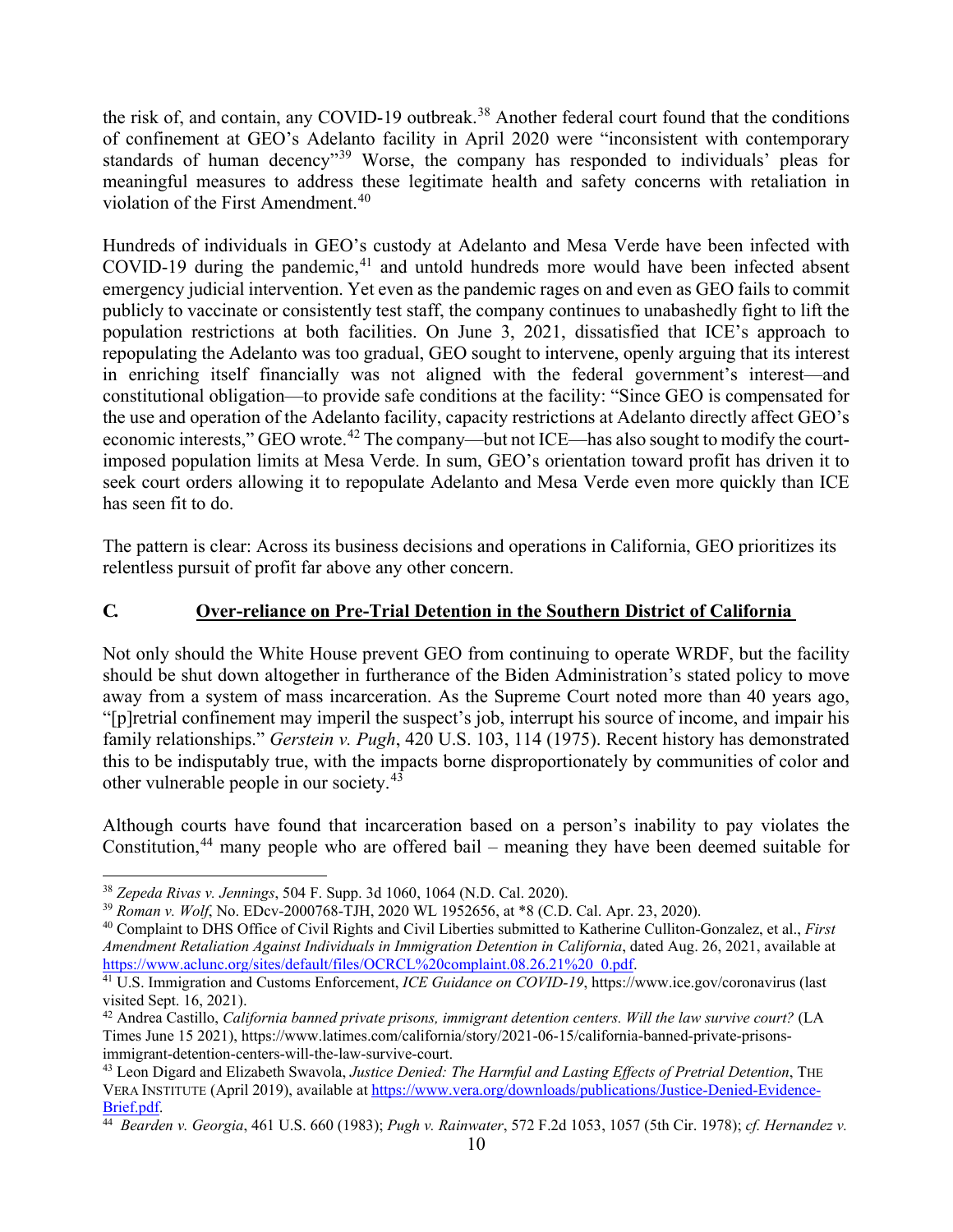release under certain conditions – remain incarcerated simply because they cannot afford their release.[45](#page-10-0) Compounding the problems posed by financial limitations, Black and Latinx people are more likely to be detained without bail or forced to contend with significantly higher bail amounts than white people.[46](#page-10-1) Because pre-trial detention necessarily puts jobs at risk and places financial hardship on families left at home, it also creates pressure to accept unfavorable plea bargains.[47](#page-10-2) As a result, pre-trial incarceration has been shown to correspond to harsher and longer sentences.<sup>[48](#page-10-3)</sup> Taken together, these factors serve to perpetuate the mass incarceration problem generally and the racial disparities in the system specifically.

The majority of federal defendants in the Southern District "are charged with non-violent crimes such as immigration status offenses."[49](#page-10-4) Yet, despite the growing consensus regarding the harm caused by pre-trial detention, it is our understanding that prosecutors in the Southern District of California refuse "to agree to pre-trial release for detained people," even during the pandemic, and routinely ask for high cash or property bonds knowing that the defendants cannot meet them.<sup>[50](#page-10-5)</sup> As a result, many people in the Southern District of California remain in custody pre-trial at facilities like WRDF simply because they are financially unable to meet the bond set. If true, this almost certainly results in more people being detained pre-trial than necessary.

Rather than pay exorbitant sums to private prison corporations to incarcerate people pre-trial, government resources would be better spent investing in community-based alternatives to detention, which have been proven to achieve the same goals as pre-trial detention without the harsh impacts of incarceration.<sup>[51](#page-10-6)</sup> As the Supreme Court has noted, "[i]n our society liberty is the norm, and detention prior to trial or without trial is the carefully limited exception." *United States v. Salerno*, 481 U.S. 739, 755 (1987). Consistent with this core Constitutional principle, investing in community-based alternatives to detention and exercising discretion to not seek impossibly high bail amounts will help ensure fewer people are unnecessarily incarcerated in the Southern District of California, which will facilitate the closure of WRDF. These are important and necessary steps if the Biden Administration hopes to achieve its goals of reducing mass incarceration.

<span id="page-10-0"></span>*Sessions*, 872 F.3d 976, 991-92 (9th Cir. 2017).<br><sup>45</sup> Mathilde Laisne, Jon Wool, and Christian Henrichson, *Past Due: Examining the Costs and Consequences of Charging for Justice in New Orleans*, THE VERA INSTITUTE OF JUSTICE, at 7 (Jan. 2017), available at [https://www.vera.org/downloads/publications/past-due-costs-consequences-charging-for-justice-new-orleans.pdf.](https://www.vera.org/downloads/publications/past-due-costs-consequences-charging-for-justice-new-orleans.pdf) 46 Digard and Swavola, *supra* n. 43.

<span id="page-10-1"></span>

<span id="page-10-2"></span><sup>47</sup> Will Dobbie, Jacob Goldin, and Crystal Yang, *The Effects of Pretrial Detention on Conviction, Future Crime, and Employment: Evidence from Randomly Assigned Judges*, American Economic Review 2018, 108(2): 201-240 at 202 &

<span id="page-10-3"></span><sup>&</sup>lt;sup>48</sup> Christopher T. Lowenkamp, Marie VanNostrand, Alexander Holsinger, *Investigating the Impact of Pretrial Detention on Sentencing Outcomes,* THE LAURA AND JOHN ARNOLD FOUNDATION, at 10-11 (Nov. 2013), available at https://nicic.gov/investigating-impact-pretrial-detention-sentencing-outcomes.

<span id="page-10-4"></span><sup>&</sup>lt;sup>49</sup> Letter from Kathryn N. Nester, Executive Director of Federal Defenders of San Diego, Inc. to Senator Kamala Harris (March 31, 2020), available a[t https://www.voiceofsandiego.org/wp-content/uploads/2020/04/FDSDI-COVID-19](https://www.voiceofsandiego.org/wp-content/uploads/2020/04/FDSDI-COVID-19-letter-to-Sen.-Harris.pdf) [letter-to-Sen.-Harris.pdf.](https://www.voiceofsandiego.org/wp-content/uploads/2020/04/FDSDI-COVID-19-letter-to-Sen.-Harris.pdf) 50 *See id.* 

<span id="page-10-5"></span>

<span id="page-10-6"></span><sup>51</sup> Jennifer Elek, Sara Sapia, and Susan Keilitz, *Use of Court Date Reminder Notices to Improve Court Appearance Rates*, PRETRIAL JUST. CTR. FOR CTS. (Sept. 2017), available at

https://www.ncsc.org/\_\_data/assets/pdf\_file/0015/1635/picc-brief-10-sept-2017-court-date-notification[systems.ashx.pdf.](https://www.ncsc.org/__data/assets/pdf_file/0015/1635/pjcc-brief-10-sept-2017-court-date-notification-systems.ashx.pdf)